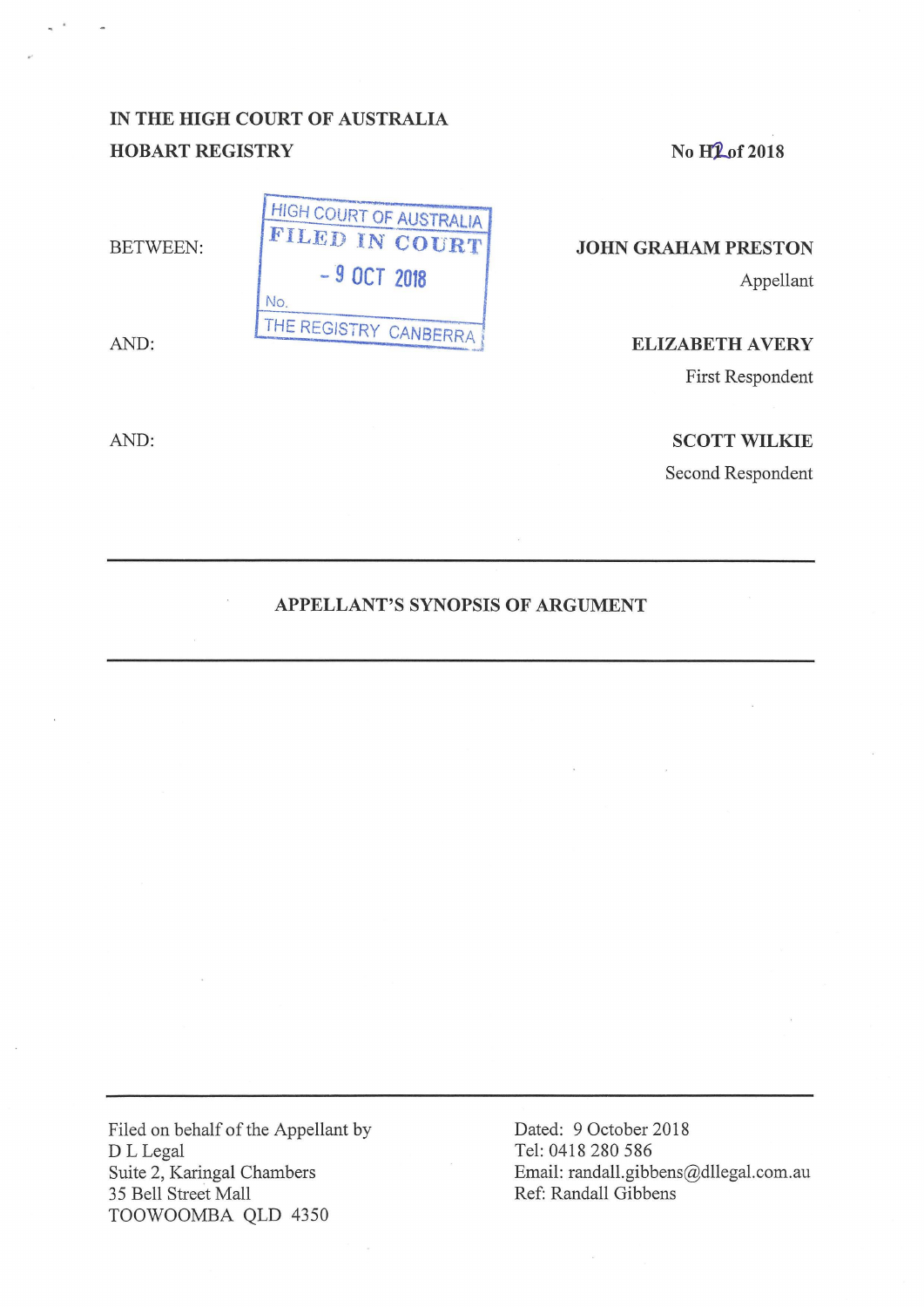### **Part 1: Certification**

1. This document is suitable for publication on the internet.

### **Part II: Argument**

20

- 2. The initial issue is the construction of various expressions in s.9.
- 3. The first question is whether the impugned law effectively burdens the freedom in its terms, operation or effect: *McCloy* [2] *Brown* [61]. That question relates to the manner in which the impugned provision affects the freedom generally rather than to the operation of the provision in this particular case: *Brown* [90].
- 10 4. A law effectively burdens the freedom if it prohibits or puts some limitation on the making or content of political communication: *Brown* [180] (citing various cases). This is a qualitative question to be answered by reference to the legal operation and practical effect of the law: *ibid.* The impugned law easily satisfies this initial test.
	- 5. The burden on the freedom imposed by the impugned provision is substantial: it strikes at peaceful protest and demonstration; it applies to protests "on-site"; it is content based; it is discriminatory ie aimed at and biased against a particular viewpoint *(viz* anti-abortion protest); it relates to abortion (a topic of high political controversy); it is direct and substantial; there is no qualification or defence; there are likely to be a substantial number of relevant premises; it is a strict liability offence. And it is apt to chill communications not strictly caught by its terms.
	- 6. The second question is: is the purpose of the *impugned provision* legitimate in the sense that it is compatible with the maintenance of the constitutionally prescribed system of representative and responsible government? See *McCloy* [2]; *Brown* [104], [277].
	- 7. RS [ 67] asserts that the *Reproductive Health Act* has four purposes each of which relates to certain persons ("the relevant persons"): people accessing services provided at premises where abortions are provided; those who are employed at such premises; those who need to access such premises in the course of their duties.

1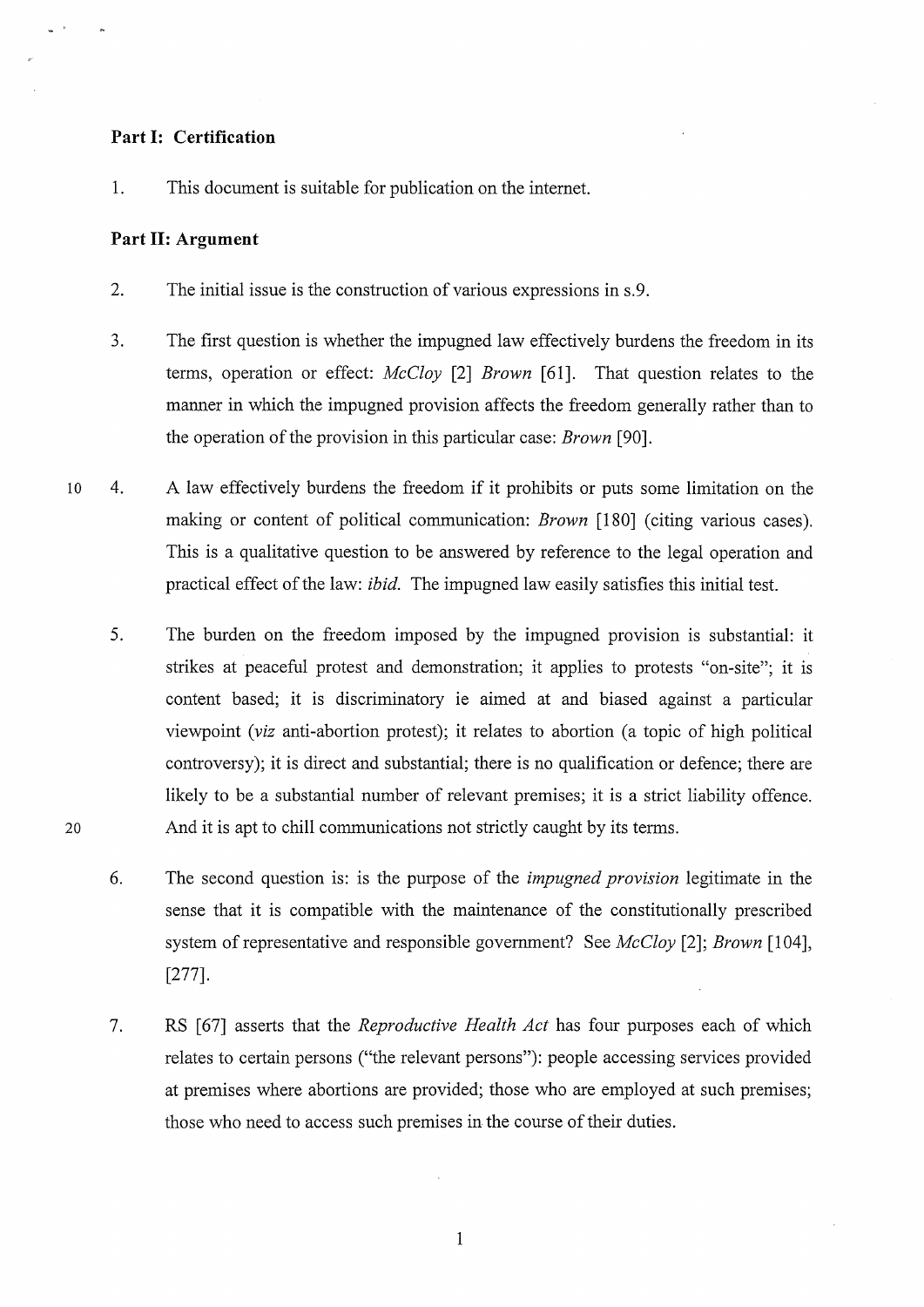- 8. Those four purposes are: (i) to respect the privacy of the relevant persons; (ii) to respect the dignity of the relevant persons; (iii) to protect the [physical] safety of the relevant persons; (iv) to protect the [psychological] wellbeing of the relevant persons.
- 9. None of these purposes is the purpose of the impugned provision (para (b)). Nor is (ii) a purpose which is compatible: AS at [72]-[75]. Nor is (iv) compatible if it relates to hurt feelings, upset (or similar).
- 10. The purpose of (b) is to prevent protests in relation to abortions within 150 metres of premises where abortions are provided. That is not a compatible purpose.
- 11. Alternatively, the purpose of (b) is to eliminate the possibility of upset to the feelings of the relevant persons caused by peaceful anti-abortion protests near premises where abortions are provided. That is not a compatible purpose.
- 12. The third question is the issue of reasonable proportionality. The test in *Lange* (as modified by *Coleman v Power)* is whether the impugned provision is reasonably appropriate and adapted to advance the relevant purpose in a manner compatible with the constitutionally prescribed system of government.
- 13. Some elaboration of that test is to be found in *McCloy* (especially at [2]) and *Brown*  (especially at [104], [277]).
- 14. Any effective burden on the freedom must be justified: *Brown* at [127] - see also [152], [131], [130], [123], [164], [165], [291], [324], [325], [397]. And "it is for those supporting the impugned legislation to justify any of its measures which burden the freedom": *Brown* at [131].
- 15. The greater the burden on the freedom, the greater the justification required from those supporting the impugned legislation: *Brown* at [118], [128], [164], [165], [291]. Because the burden imposed by (b) is substantial a substantial justification is required: paragraph (b) warrants strict scrutiny and requires a compelling justification: *Brown*  [205], [206], [203].
- 16. Even if the purpose of the impugned provision is one of the four purposes identified at [8] above, the substantial burden on the freedom occasioned by paragraph (b) has not been justified (and is not justifiable) particularly bearing in mind:
- (i) the nature and extent of the burden on the freedom: *Brown* [165];

10

 $m^2$ 

20

30